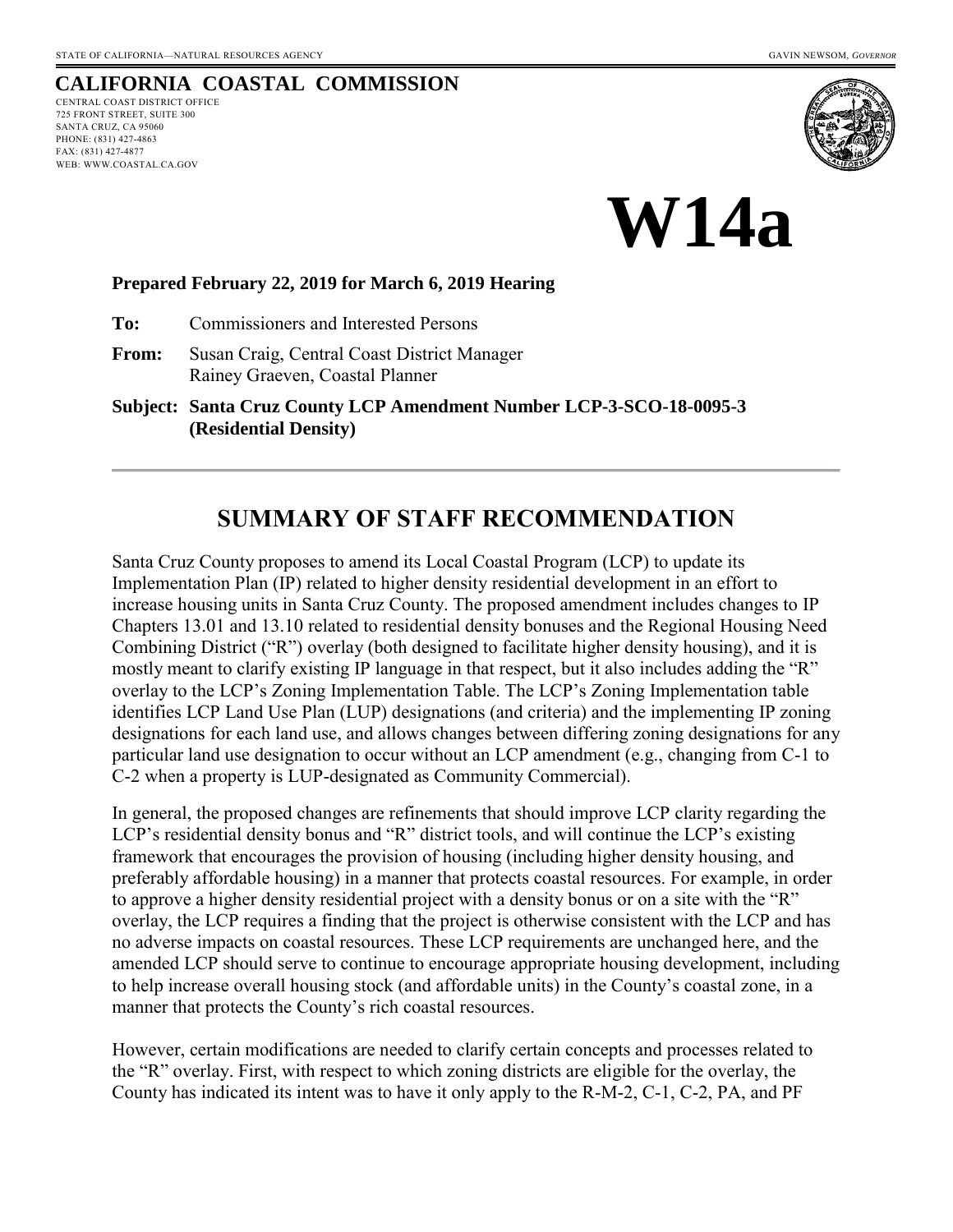zone districts.<sup>1</sup> However, the proposed amendment inadvertently lists *all* commercial zones as potentially eligible, which was not the County's intent, and which could also potentially lead to inappropriate conversion of certain key commercial zones (e.g., those that are slated for visitorserving development and uses, such as the visitor accommodations (VA) commercial district) inconsistent with the LCP. A modification is thus required to specify that only the C-1, C-2, and PA commercial zoning districts (districts that already allow for residential development in certain circumstances) are eligible for the "R" overlay. The County is in agreement with this change.

Second, the proposed amendment raises questions about the process by which the "R" overlay would be applied to any particular parcel. As indicated, the County proposes to add the "R" overlay to the LCP's Zoning Implementation Table, and to identify the overlay as consistent with and appropriate to carry out any situation where a 20-unit per acre density is proposed or desired in that table. In addition, because the table expressly identifies situations where changing zoning as directed in the table does *not* require an LCP amendment, its inclusion in the table stands for the premise that the "R" overlay could be applied without an LCP amendment. However, per the language of the "R" overlay ordinance itself, adding an "R" overlay to any particular property *does* require an LCP amendment (including through the LCP's Planned Unit Development (or PUD) requirements), which creates an internal LCP inconsistency. In addition, in the course of reviewing the required LCP amendment, the "R" entry in the table could be read and/or argued to have pre-judged a conclusion that adding such overlay is appropriate in any such case. By inserting the language in the table in this way, the discretion that accrues to both the County Board of Supervisors and the Commission with respect to the appropriateness of adding an "R" high density residential overlay to a given proposed property could be compromised.

To resolve any concerns that the "R" overlay's inclusion in the Zoning Implementation Table may prejudice any future LCP amendment analysis regarding the overlay's consistency with underlying land use and zoning designations and its appropriateness for the proposed site (including with respect to impacts to coastal resources), Commission staff has worked with County staff to develop additional clarifying language. The additional text further clarifies that the concurrent PUD/ LCPA process will analyze whether residential density at 20 units per acre is appropriate at the site for which it is proposed. Specifically, the proposed amendment is modified to clarify that proposals to add the "R" overlay to a property are subject to the LCP's required findings for a zoning plan amendment, including that the proposed zone district will allow a density of development and types of uses that are compatible with the objectives, policies, and programs, and land use designations, and that the rezoning conforms with, and is adequate to carry out, the coastal resource protection provisions of the certified Land Use Plan. This additional language makes it clear that the joint PUD/LCPA process to add the "R" overlay to a property will serve as the process for determining whether the "R" overlay is appropriate for the proposed site (including whether it meets all of the necessary findings for consistency with the land use/zoning designations) rather than the "R" overlay being "pre-approved" simply due to its inclusion in the Zoning Implementation Table. Commission staff has worked cooperatively with County staff on this LCP amendment, and the County is in agreement with the additional

 $\overline{a}$  $<sup>1</sup>$  R-M-2 is the LCP's multi-family residential district, C-1 is the neighborhood commercial district, C-2 is the</sup> community commercial district, PA is the professional and administrative offices district, and PF is the public and community facilities district.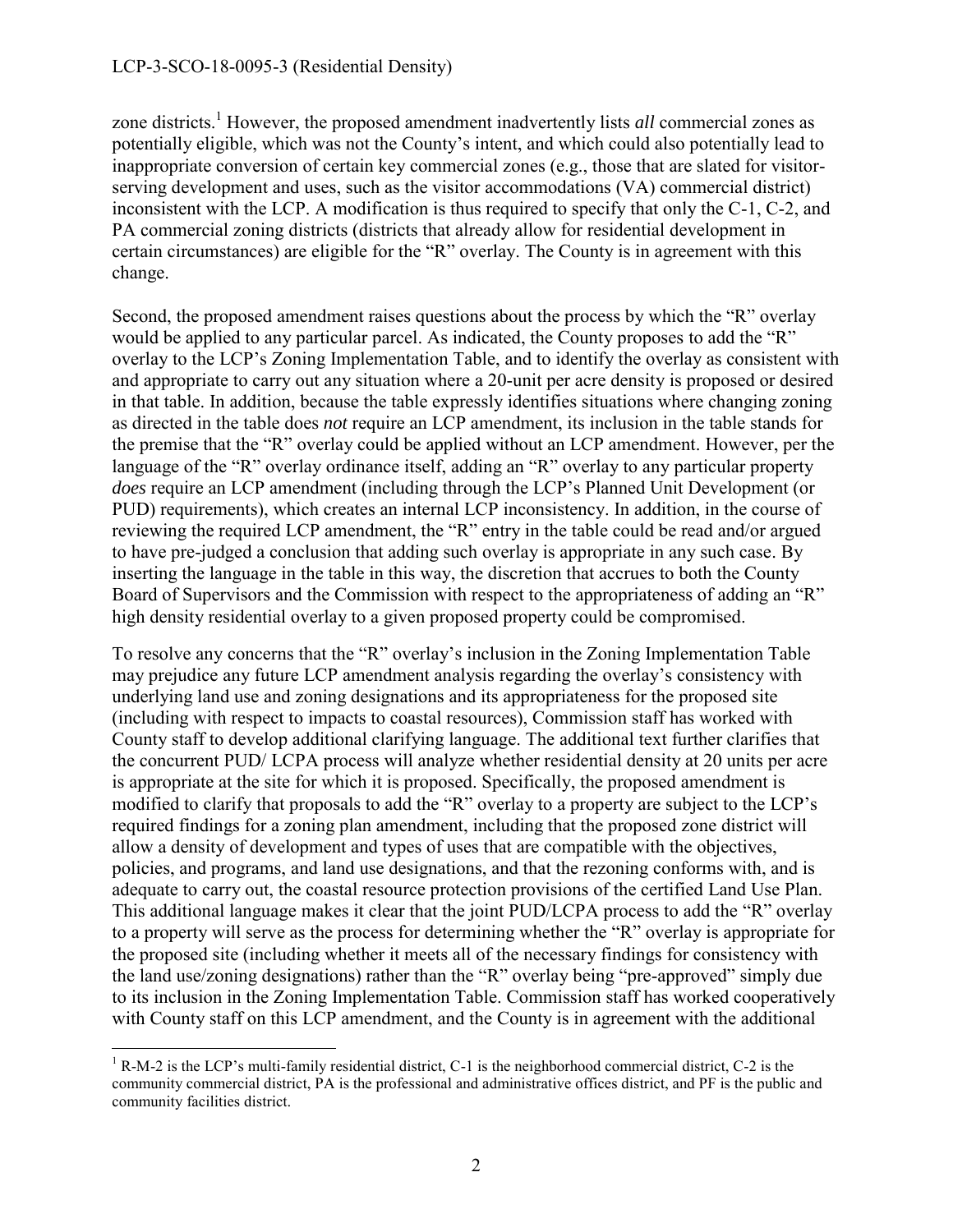proposed language.

As modified, the proposed amendment is consistent with and adequate to carry out the Coastal Act and LUP. Therefore, staff recommends that the Commission approve the amendment with suggested modifications. The required motions and resolutions are found on page 5 below.

#### **Staff Note: LCP Amendment Action Deadline**

This proposed LCP amendment was filed as complete on February 8, 2019. The proposed amendment affects the LCP's IP, and the 60-working-day action deadline is May 7, 2019. Thus, unless the Commission extends the action deadline (it may be extended by up to one year per the Coastal Act), the Commission has until May 7, 2019 to take a final action on this LCP amendment.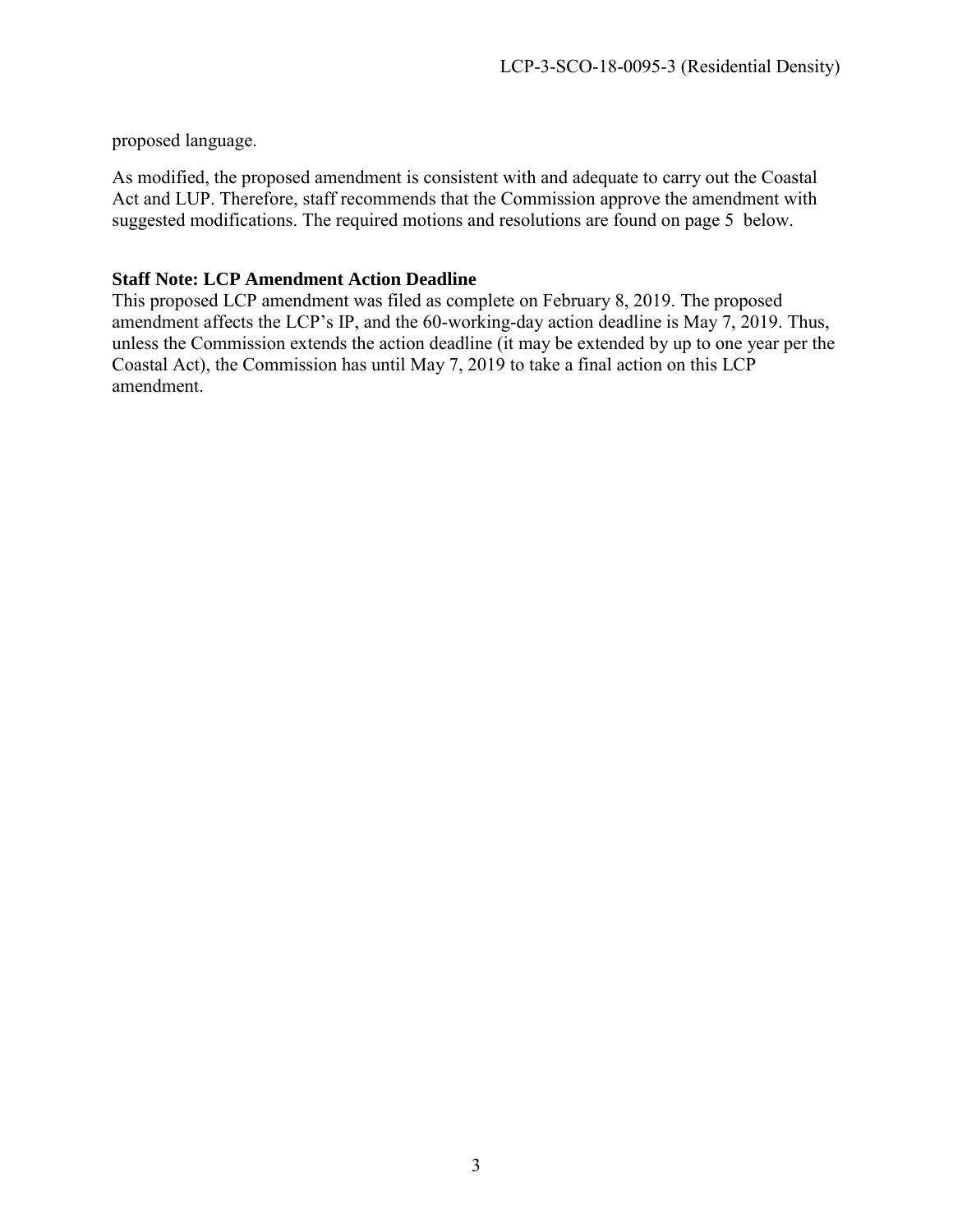# **TABLE OF CONTENTS**

### **[EXHIBITS](https://documents.coastal.ca.gov/reports/2019/3/W14a/W14a-3-2019-exhibits.pdf)**

Exhibit 1: Proposed IP Amendment (Strikethrough and Underline) Exhibit 2: Applicable Land Use Plan Policies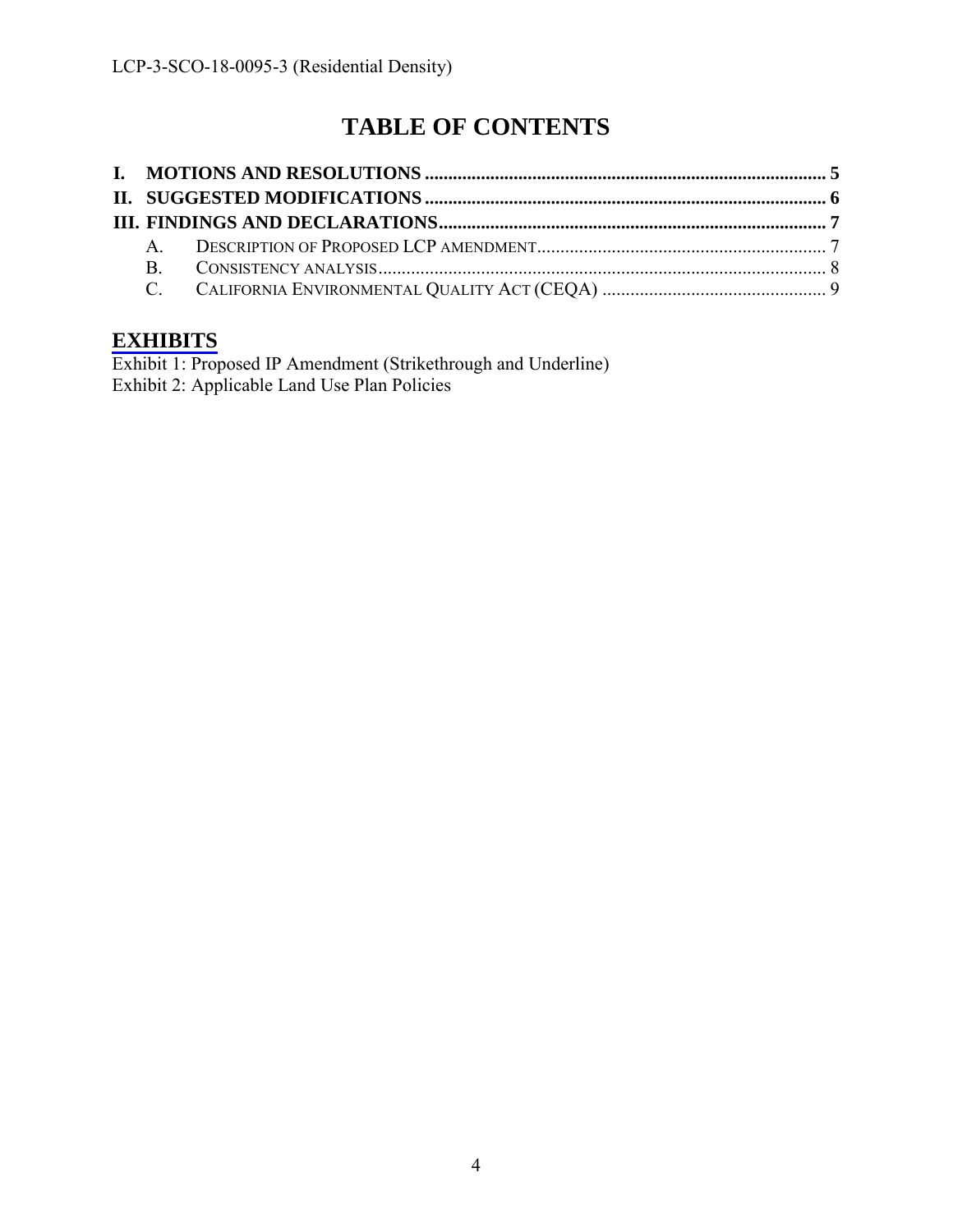# <span id="page-4-0"></span>**I. MOTIONS AND RESOLUTIONS**

Staff recommends that the Commission, after public hearing, approve the proposed LCP amendment with suggested modifications. The Commission needs to make two motions in order to act on this recommendation.

#### **A. Deny the IP Amendment as submitted**

Staff recommends a **YES** vote on the motion below. Passage of this motion will result in rejection of the IP amendment as submitted and adoption of the following resolution. The motion passes only by an affirmative vote of a majority of the Commissioners present.

*Motion: I move that the Commission reject Implementation Plan Amendment Number LCP-3-SCO-18-0095-3 as submitted by the County of Santa Cruz.* 

*Resolution: The Commission hereby denies certification of Implementation Plan Major Amendment Number LCP-3-SCO-18-0095-3 as submitted by the County of Santa Cruz and adopts the findings set forth below on grounds that the Implementation Plan amendment as submitted does not conform with, and is inadequate to carry out, the provisions of the certified Land Use Plan. Certification of the Implementation Plan amendment would not meet the requirements of the California Environmental Quality Act, as there are feasible alternatives and mitigation measures that would substantially lessen the significant adverse impacts on the environment that will result from certification of the Implementation Plan amendment as submitted.* 

#### **B. Certify the IP Amendment with Suggested Modifications**

Staff recommends a **YES** vote on the motion below. Passage of this motion will result in certification of the amendment with suggested modifications and the adoption of the following resolution and the findings in this staff report. The motion to certify with suggested modifications passes only by an affirmative vote of a majority of the Commissioners present.

*Motion: I move that the Commission certify Implementation Plan Major Amendment Number LCP-3-SCO-18-0095-3 if it is modified as suggested in this staff report.* 

*Resolution: The Commission hereby certifies Implementation Plan Major Amendment Number LCP-3-SCO-18-0095-3 to the County of Santa Cruz Local Coastal Program if modified as suggested and adopts the findings set forth in this staff report on the grounds that the Implementation Plan amendment with the suggested modifications conforms with, and is adequate to carry out, the provisions of the certified Land Use Plan. Certification of the Implementation Plan amendment if modified as suggested complies with the California Environmental Quality Act because either 1) feasible mitigation measures and/or alternatives have been incorporated to substantially lessen any significant adverse effects of the Implementation Plan on the environment, or 2) there are no further feasible alternatives and mitigation measures that would substantially lessen any significant adverse impacts on the environment that will result from certification of the Implementation Plan amendment if modified.*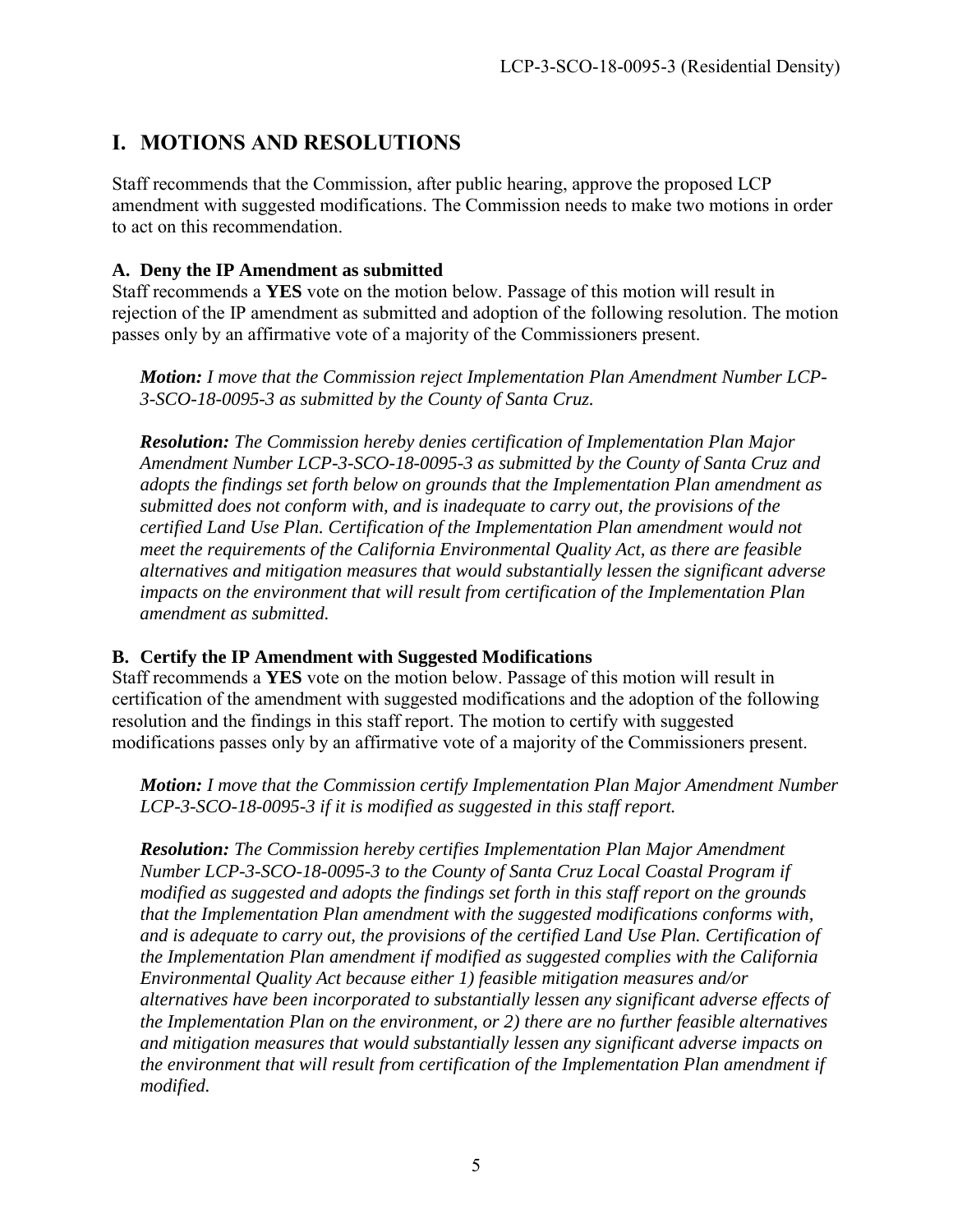# <span id="page-5-0"></span>**II. SUGGESTED MODIFICATIONS**

The Commission hereby suggests the following modifications to the proposed LCP amendment, which are necessary to make the requisite Coastal Act consistency findings. If Santa Cruz County accepts each of the suggested modifications within six months of Commission action (i.e., by September 6, 2019), by formal resolution of the Board of Supervisors, the modified amendment will become effective upon Commission concurrence with the Executive Director's finding that this acceptance has been properly accomplished. (14 California Code of Regulations Sections 13542-43.) Where applicable, text in eross-out format and text in underline format denotes proposed text to be deleted/added by the County<sup>2</sup>. Text in double cross-out and double underline denotes text to be deleted/added by the Commission.

### **1. Modify Zoning Implementation Table 13.10.170 as follows:**

| Other Designation or Condition:                                                       |                                                         |  |  |  |
|---------------------------------------------------------------------------------------|---------------------------------------------------------|--|--|--|
| Special use and development                                                           | R--Regional Housing Need Combining District with any    |  |  |  |
| standards for development of housing                                                  | RM -2 zoned parcel, or in commercial-in C-1, C-2, or PA |  |  |  |
| at density of 20 units per acre                                                       | commercial zones, or public facilities zones.*          |  |  |  |
| $\star$ n and $\star$ 10 $\star$ and $\star$ 111 $\star$ M 100 $1$ $\star$ 12 $\star$ |                                                         |  |  |  |

\* Property that is proposed for rezoning into the Regional Housing Need R Combining District shall include a proposed PUD, and an LCPA if located within the Coastal Zone pursuant to 18.10.184 (C & D).

#### **2. Modify Implementation Plan Section 13.10.476(B) as follows:**

#### 13.10.476(B):

Property that is proposed for rezoning into the Regional Housing Need R Combining District shall include a proposed PUD, and an LCPA if located within the Coastal Zone pursuant to 18.10.184 (C & D). The PUD application made at the time of the rezoning to add the R-Combining District shall include the development envelope and information on the massing, height, and intensity of development sufficient to perform environmental review under the California Environmental Quality Act (CEQA) at the Program level of detail for the proposed use, but is not required to address every aspect of the PUD application under Chapter 18.10, which may then be subject to Project-level CEQA review. The provision of housing at a density of 20 units/acre shall be deemed a specific benefit adequate to satisfy the finding for approval described in SCCC 18.10.183 (B)(3).Proposals to add the R-Combining District to a property are subject to the required findings for a zoning plan amendment set forth in 13.10.215(D).

<sup>&</sup>lt;sup>2</sup> Although the proposed amendment appears to suggest substantial changes given the amount of strikethrough and underline shown in Exhibit 1 (including entirely new IP sections), most of this text already existed in the IP. The text has simply been reworded somewhat, reformatted, and relocated to different sections of the IP.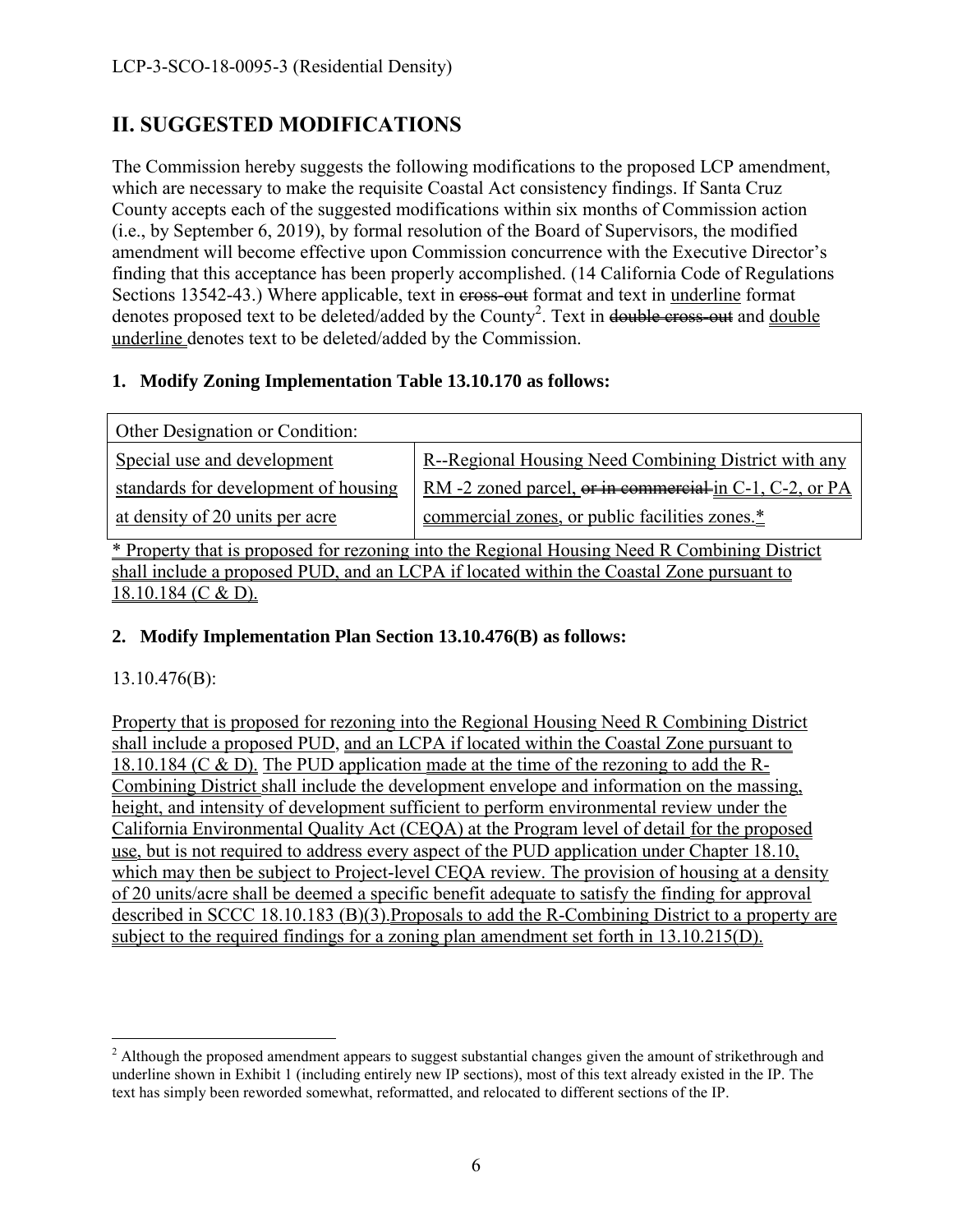#### **3. Modify Implementation Plan Section 13.10.476(D) as follows:**

(D) In the coastal zone, the Regional Housing Need R-Combining District shall only be applied to the RM-2, C-1, C-2, PA, and PF zoning districts. If a coastal permit or tentative map approval is required, it must be included in the application.

(1) Coastal Permit Requirements. Where a site is located in the Coastal Zone and requires a coastal permit for development, the provisions of Chapter [13.20](http://www.codepublishing.com/CA/SantaCruzCounty/#!/SantaCruzCounty13/SantaCruzCounty1320.html#13.20) SCCC apply. Wherever possible, the environmental review performed at the time the site was designated under the Regional Housing Need R Combining District will be utilized in the processing of the coastal permit.

## <span id="page-6-0"></span>**III. FINDINGS AND DECLARATIONS**

### <span id="page-6-1"></span>**A. DESCRIPTION OF PROPOSED LCP AMENDMENT**

The proposed amendment would update Implementation Plan (IP) sections related to affordable housing and high density housing incentives, including residential density bonuses and the Regional Housing Need "R" Combining District overlay ("R" overlay). Generally, the proposed amendments do not introduce new policy concepts, but rather serve as a "clean-up" of existing housing regulations and incentives via eliminating erroneous, inconsistent, and redundant language, and adding language further clarifying existing regulations.

More specifically, the proposed amendment seeks to amend IP Chapters 13.01 and 13.10 related to affordable housing requirements, including the residential density bonus and the "R" overlay. The residential density bonus provisions implement State density bonus law by allowing for an increase in otherwise allowable density when a certain percentage of proposed units are affordable. The "R" overlay is an existing County housing zoning overlay/combining district that requires higher density housing at 20 units per acre for specifically designated parcels, subject to specific criteria and findings. The proposed amendments retain the overall tenets of the IP's housing regulations, and merely update certain terms and requirements. For example, the proposed amendment updates the Zoning Implementation Table to include the "R" overlay as a type of zoning overlay/combining district (it is an existing overlay, but was not reflected in the table) and to specify which zoning districts are eligible for the overlay, specifically the R-M-2 (Multi-family residential), commercial, and PF (Public Facilities) zoning districts. The proposed amendments also eliminate various redundancies, including changing the definition of the residential density bonus from "Density bonus/incentive zoning" to simply "Density Bonus" in IP Section 13.10.700. The proposed amendments also reiterate that any property proposed for the "R" overlay is also required to complete requirements of a Planned Unit Development (PUD), and that the "R" overlay provides for up to 20 units per acre.

See **Exhibit 1** for the proposed IP amendment text.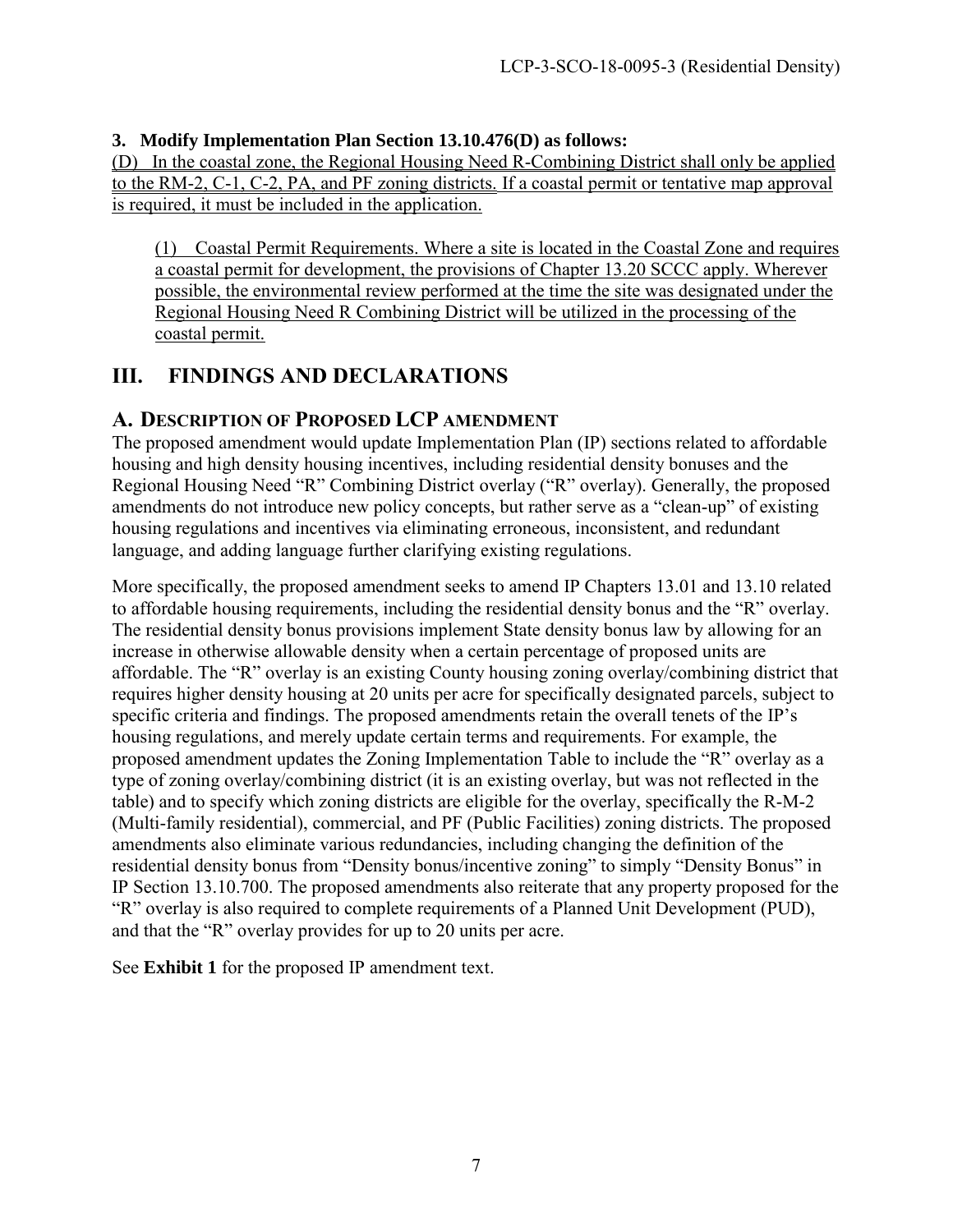### <span id="page-7-0"></span>**B. CONSISTENCY ANALYSIS**

#### **Standard of Review**

The proposed amendment affects the IP components of the Santa Cruz County LCP. The standard of review for IP amendments is that they must be consistent with and adequate to carry out the policies of the certified Land Use Plan.

#### **IP Amendment Consistency Analysis**

#### *Land Use Plan Policies*

The County's LCP includes policies: clarifying the intent of various land use designations; prohibiting the conversion of higher-priority coastal uses (visitor-serving, coastal-dependent, etc.) to lower-priority coastal uses (commercial and residential); recognizing the importance of preserving low- and moderate-income housing in the coastal zone; and ensuring the protection of coastal resources while taking into consideration the social and economic needs of the people of Santa Cruz County. See **Exhibit 2** for the complete list of relevant LUP Policies.

In general, the proposed IP amendments **(Exhibit 1)** adequately implement the LUP policies. As previously discussed, the amendments retain the overall tenets of the housing regulations, including by encouraging the provision of housing in a manner that protects coastal resources (as required by LUP Policies 2.22.1, and 2.22.2, and LUP Objective 2.23 **(see Exhibit 2)**). For example, in order to approve a residential density bonus, the County (or the Commission on appeal) must make the finding that the project, including with the increase in density, is otherwise consistent with the LCP and has no impact on coastal resources (IP Section 13.10.326). Similarly, for the "R" overlay, a finding must be made that the proposed development, including its 20 units per acre density, is consistent with the LCP and has no impact on coastal resources (IP Section 13.10.477(A)(4)). These requirements are retained from the existing regulations and should serve to ably encourage housing production in a manner that protects the County's rich coastal resources, consistent with LUP Policies 2.22.1, and 2.22.2, and LUP Objective 2.23 **(see Exhibit 2).**

However, certain modifications are needed to clarify certain concepts and processes related to the "R" overlay. First, with respect to which zoning districts are eligible for the overlay, the County has indicated its intent was to have it only apply to the R-M-2, C-1, C-2, PA, and  $PF<sup>3</sup>$ zone districts. However, the proposed amendment lists *all* commercial zones as potentially eligible, which was not the County's intent, and which could lead to the residential conversion of commercial zones that allow for hotels and other visitor-serving uses, inconsistent with LUP Objectives 2.16 and 2.17 and LUP Policies 2.16.3, 2.16.9, and 2.17.3. A modification is thus required to specify that only the C-1, C-2, and PA commercial zoning districts are eligible for the "R" overlay. Therefore, **Suggested Modifications 1 and 3** clarify that that the "R" overlay can

<sup>&</sup>lt;sup>3</sup> The R-M-2 district provides for high-density housing; the C-1 district is the "Neighborhood Commercial" District, which provides for compact and conveniently located shopping and service uses within walking distance from neighborhoods; the C-2 district is the "Community Commercial" District, which provides for concentrated centers for commercial uses; the PA district is the "Professional and Administrative Office District," which provides for a range of administrative and professional offices uses; and the PF district is the "Public Facilities" district, which provides for a range of public facilities including community centers, hospitals, schools, etc.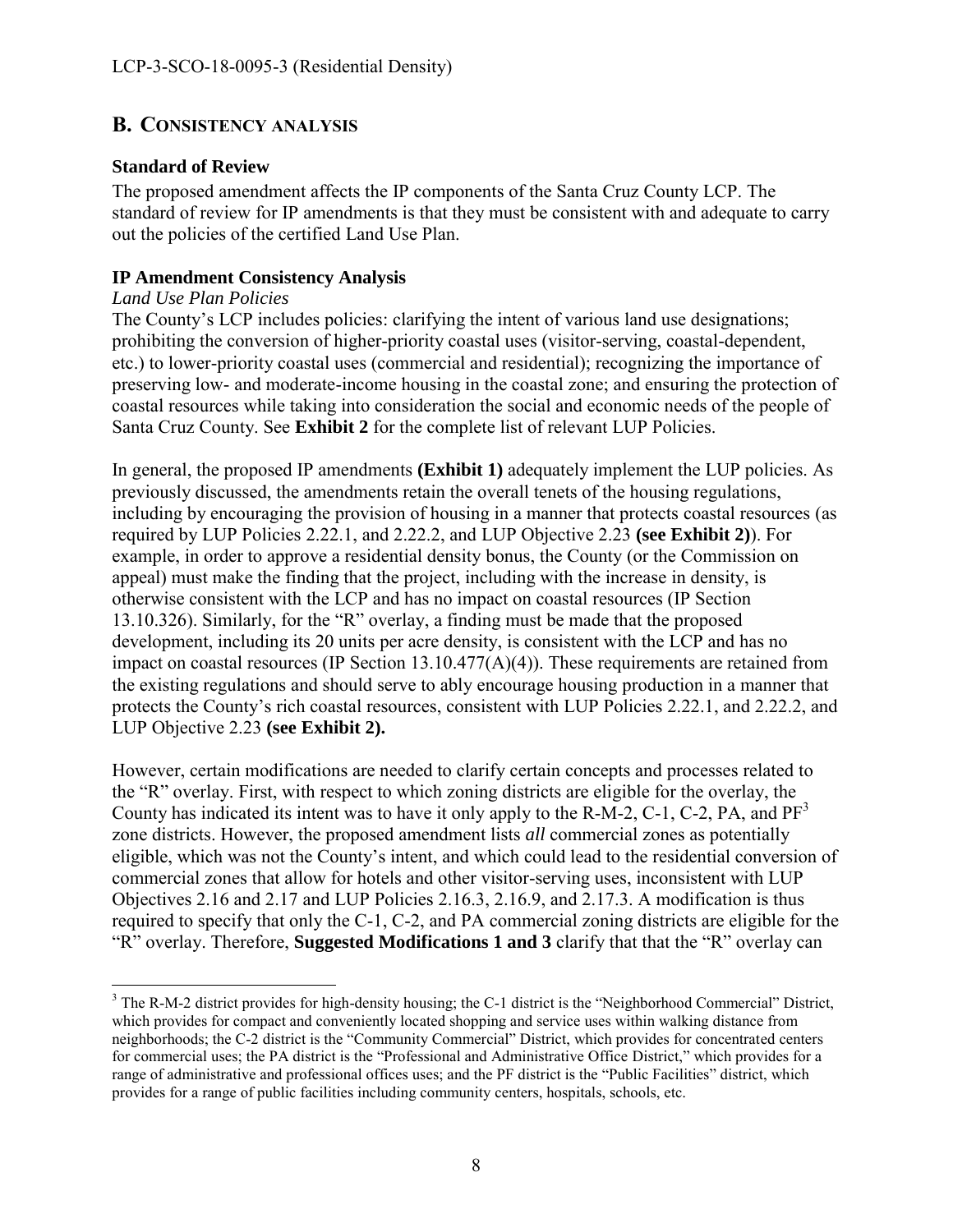only be applied to the R-M-2, C-1, C-2, PA, and PF zone districts. These zones are appropriate for the "R" overlay because residential is an allowable use under these zoning districts; these districts generally include mixed-used development; and these districts, unlike the VA (Visitor Accommodations) and the CT (Tourist Commercial), are not geared toward visitor-serving uses, but rather provide for general commercial uses that serve residential neighborhoods.

The amendment also raises questions about the process by which the "R" overlay would be applied to a particular parcel and whether the "R" overlay's inclusion in the Zoning Implementation Chart may prejudice any future LCP amendment (LCPA) process to add the overlay to a specific parcel (i.e., whether the overlay's consistency is essentially pre-determined by its inclusion in the Zoning Implementation Chart or if its appropriateness and consistency would be still be analyzed at the time a property is proposed for rezoning). The "R" overlay also includes specific directives for building higher density housing, and thus it is key to ensure through a robust LCPA process that the particular site in question is appropriate for such housing. Suggested modifications are therefore needed to expressly state that an LCPA is required in order to add the "R" overlay to a parcel, including an analysis that the site is appropriate for such high density housing, including in terms of coastal resource impacts. Accordingly, staff recommends **Suggested Modifications 1, 2, and 3**, which explicitly identify that an LCPA is required to add the "R" overlay to properties within the coastal zone, and clarifies the findings that will need to be made during the LCPA process to determine whether or not the "R" overlay is appropriate for the site and consistent with the underlying zoning and land use designations. More specifically, the additional text further clarifies that proposals to add the "R" overlay to a property are subject to the LCP's required findings for a zoning plan amendment (including that the proposed zone district will allow a density of development and types of uses that are compatible with the objectives, policies, and programs, and land use designations, and that the rezoning conforms with, and is adequate to carry out, the coastal resource protection provisions of the certified Land Use Plan). This additional language makes it clear that the joint PUD/LCPA process to add the "R" overlay to a property will serve as the process for determining whether the "R" overlay is appropriate for the proposed site (including whether it meets all of the necessary findings for consistency with the land use/zoning designations) rather than the "R" overlay being "pre-approved" simply due to its inclusion in the Zoning Implementation Table. The County has actively worked with the Commission on these additional modifications, and is in agreement with them.

### <span id="page-8-0"></span>**C. CALIFORNIA ENVIRONMENTAL QUALITY ACT (CEQA)**

The Coastal Commission's review and development process for LCPs and LCP amendments has been certified by the Secretary of Natural Resources as being the functional equivalent of the environmental review required by CEQA. Local governments are not required to undertake environmental analysis of proposed LCP amendments, although the Commission can and does use any environmental information that the local government has developed. CEQA requires that alternatives to the proposed action be reviewed and considered for their potential impact on the environment and that the least damaging feasible alternative be chosen as the alternative to undertake.

Santa Cruz County issued a Notice of Exemption for the proposed LCP amendment, finding that